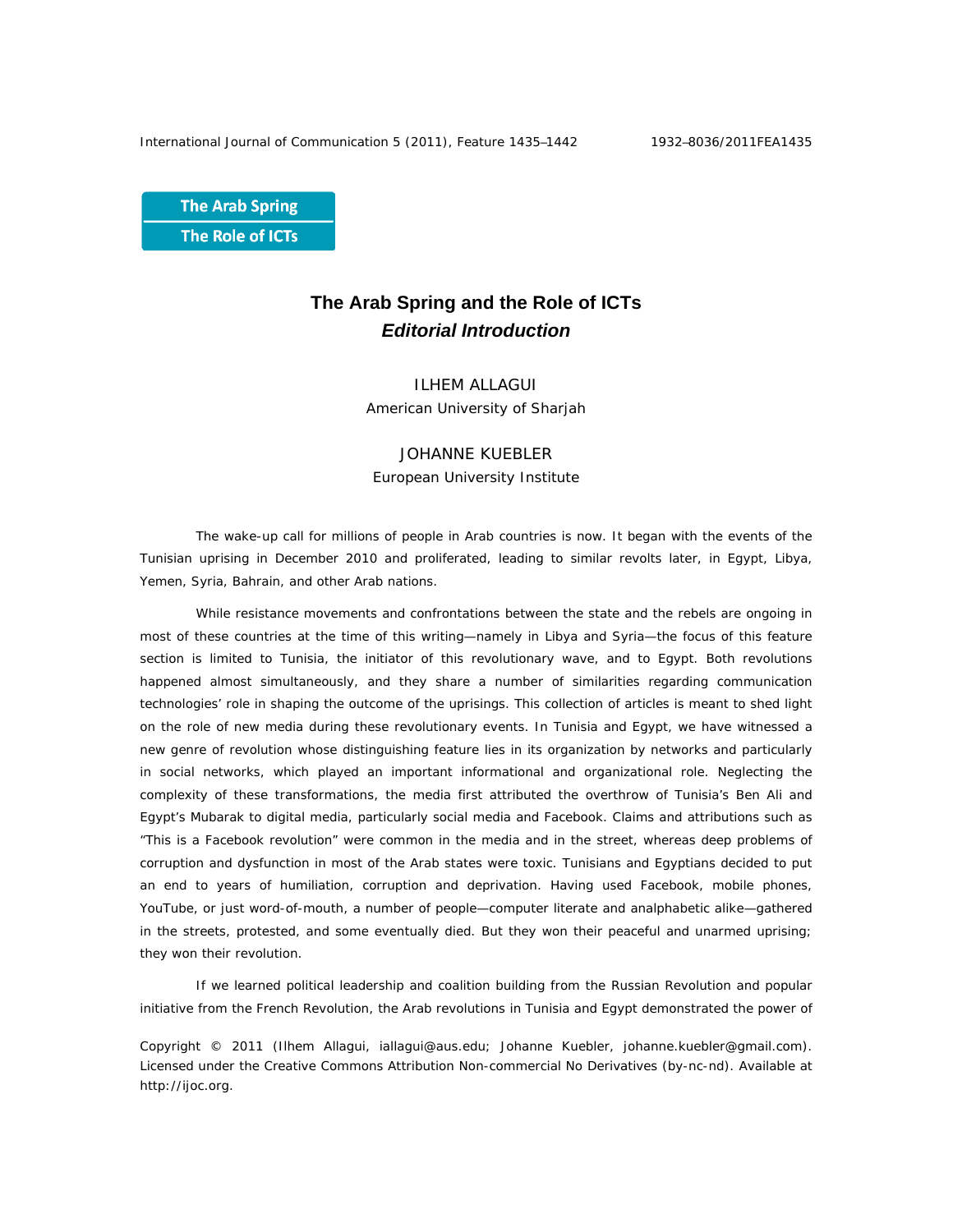networks*.* People did not assemble in the streets to espouse their political views or opinions nor to demonstrate solidarity with their political parties, the leaders they followed, or the gatekeepers they trusted. Instead, they mobilized for two other reasons, the first being the pain they shared due to difficult socioeconomic conditions: Unemployment, the high costs of living, inequalities among classes, censorship, and so forth were at the root of people's humiliation and frustration. Deplorable economic conditions, political deprivations, corruption, and social repressions are ubiquitous among most Arab countries and represent the motivating factors for these revolutionary actions. The second reason, as important as the first, is the flow of networks to which people belong: networks of friends, family, work, school, and others of interest (such as the media). These networks create a space, or in Bowles terms (2006), territories for interaction and *strong reciprocity* based on an altruistic sharing behavior. The Arab movements proved the motivating power of social relations for social activism. The solidarity among members of networks challenged dictators, their online censors, and the offline police. Members of networks created revolutionary content on their mobiles and digital media, and they distributed this same content to their friends, families, and members of other networks. This content distribution reached the mainstream media and satellite channels, some of whom, namely Al-Jazeera, played an important role in redistributing this content to the majority of the Tunisian people who had no access to the Internet.

These people aligned themselves against their enemy, the president, and their attitudes and beliefs changed due to their political engagement. Suddenly, old and young found or discovered themselves to be both patriotic and in revolt. Some did so through the power of the communication technologies they used for informing and freeing themselves; others by responding to the call for taking to the streets. Communication technologies empowered citizens, some of whom used these technologies spontaneously and not strategically.

Looking at the virtual organization of these events from Castells' network perspective helps to understand the structure of this cyber revolution and emphasizes an examination of the links that structured Tunisian or Egyptian cyber activities. Social networking pages that were used to help distribute information and content did not work independently; they were supported by blogs, networking sites, and media institutions. For instance, shadow groups such as Anonymous provided strategic assistance in the protection of the virtual territories of struggle. When the Tunisian government—through the Tunisian Internet Agency and its 2,000 online police officers—practiced censorship by massively blocking Facebook pages, curbing the distribution of videos and photos, and blocking the websites of foreign media that were covering the events, Anonymous and Hacktivism (Reporters Without Borders, 2011) attacked government websites, relayed antigovernment information, and provided fax bridges to enable news to spread despite online censorship. When governments blocked and censored opposition websites, Internet hosts were moved to other countries; for example, Tunisians offered hosting to Egyptian pages and sites. Castells (2007) argues that this helps in shifting the power from the state to the network society, and Howard (2011) notes,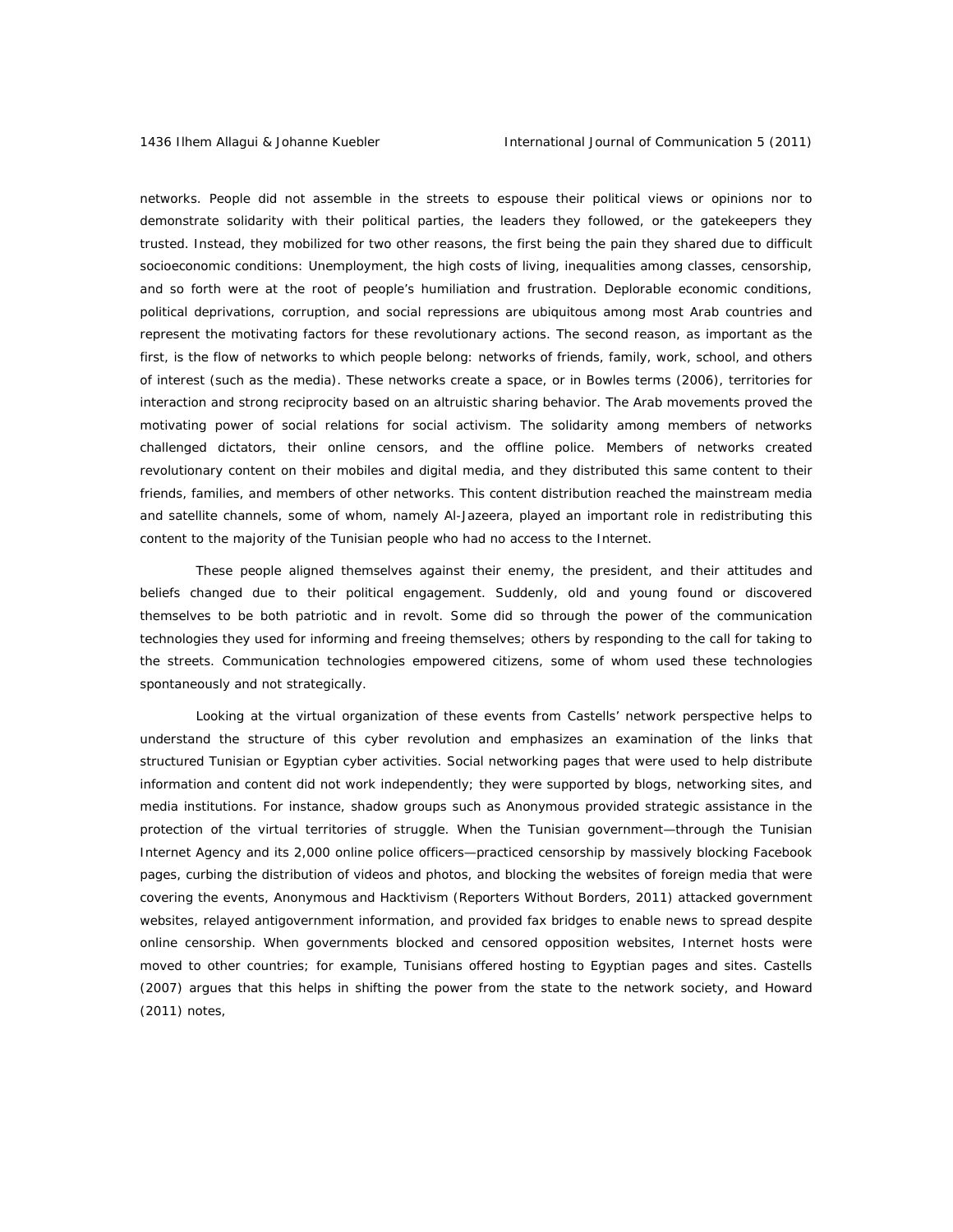$\overline{a}$ 

The power to control information no longer resides exclusively with the institutions of the state; it resides in media networks; and media networks are constituted by social relations and communication technologies. So Castells argues that in contemporary network society the power residing in media networks is stronger than that residing in states. (p. 20)

This network perspective should be subject to empirical research that would help us to understand the different roles in this cyber mobilization, as well as the linkages among the different actors—be they individuals or organizations, within countries or outside. This would put an end to the fuzzy claims that Facebook made the revolution.

 In *Digital Origins of Dictatorship and Democracy* (2010), Philip Howard argues that democratic change in Islamic countries is conditional upon the use of communication technologies. He refutes claims that say the low connectivity rates in these countries preclude communication technologies from reaching enough of a mass audience (p. 31) and thus curb their transformative role. He explains that Internet use is rapidly increasing, whether that usage is from the home, school, work, or cybercafés. Rather than via mass communications, content is being distributed, he contends, between networks of family and friends. One can note here that the emerging force of Arab youth is articulated to the development of communication technologies in these countries and to the creation of content. Arab youth have triggered online activism and online participation for many years now, challenging all practices of censorship. For example, the Tunisian journalist and blogger Zouhair Yahiaoui was the first online activist to be imprisoned (sentenced to two years of prison in 2001), and he died soon after he was released. Sami Ben Gharbia is a key figure in cyber activism not only in Tunisia (with the Nawaat blog), but also in the Arab world, through the blog Global Voices. Thus, one can see the grassroots of the Arab revolutions not only in Bouazizi<sup>1</sup> setting himself in fire, but also in recognizing the preparatory work of cyber activists over the previous decade.

The popular mobilization, both in Egypt and Tunisia, is still simmering. Calls to continue the revolution and cleanse both countries of the figures and symbols of the old regime are ongoing. While the Mubarak trial in Egypt has mollified the population, protests in Tunisia against the juridical system continue. Judicial proceedings are accused of being biased and of not observing the independence of the system itself. Additionally, while the Egyptian press has some experience in freedom of speech, the Tunisian press has none. The chaotic situation of the Tunisian press has no precedent, and media narratives are still unsatisfactory, which rather proves the patterns of crisis. The long history of state-run media, the absence of education concerning the freedom of the media, and the incompetency of some

<sup>&</sup>lt;sup>1</sup> The heroic role of Bouazizi is exaggeratingly attenuated; his name has even been removed from streets and central places in Tunisia and in France, for example, at Place des Soldats. It is said that Bouazizi, poorly educated and drunk at the time, attacked the police agent who arrested him, and the court has cleared the agent from any charges.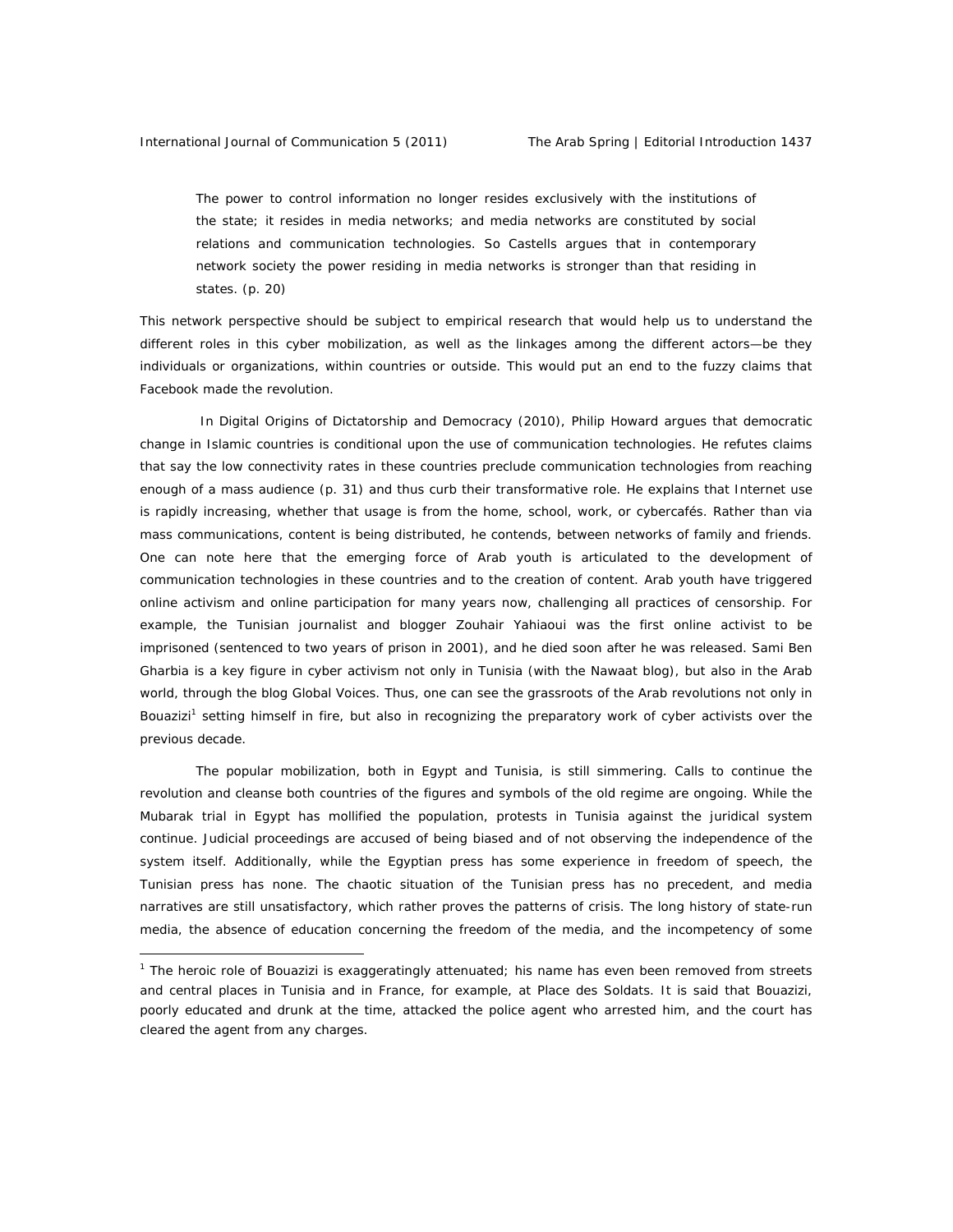media professionals are all challenged by an audience that is young, liberated, and thirsty for a powerful and significant change. Journalism is expected to preserve and serve the democratic interests people aspire to. As Carey (1996) states,

Journalism is another name for democracy or, better, you cannot have journalism without democracy. The practices of journalism are not self-justifying; rather they are justified in terms of the social consequences they engender, namely the constitution of a democratic social order. (online)

In Tunisia, a new press law is being drafted, and the National Independent Authority for the Information and Communication sector is working on regulatory frameworks for the October 2011 elections. Article 19 of the draft decree "calls for an improved framework that would fully incorporate relevant international standards on freedom of expression, right to political participation and to guarantee the respect for freedom of expression and media freedom during the election process" (Bellezza, 2011, online). Plurality is one of the democratic values that Tunisians are experiencing for the first time. State censorship was abolished March 2011, and the restriction on Internet access seems to have been lifted, with the exception of pornographic content. These are signs of a revolutionary success, but that success remains conditional to the ongoing vigil on the part of civil society and citizen journalism. This can no longer occur without communication technologies and digital media.

#### **On a Political level, Tunisia and Egypt Have Undertaken Different Paths**

For more than 23 years, Ben Ali and his Constitutional Democratic Rally (RCD) party dominated political life in Tunisia, reaching into every level of governance. Since Ben Ali's dismissal on January 14, 2011, the interim government has been the target of antigovernment demonstrations demanding a replacement of ministers affiliated with the now-dissolved old regime's party. On February 27, Prime Minister Mohamed Ghannouchi—a relic from Ben Ali's regime—stepped down and was replaced by Béji Caïd Essebsi, an elder statesman from founding President Habib Bourguiba's era. Other ministers have followed suit. Most recently, a prominent figure of the revolution, Slim Amamou, blogger-turned-Secretary of State for Sport and Youth, resigned the week of May 25 to protest the return of censorship of websites under the interim government. Unlike Egypt, which only ratified a modified constitution by referendum, Tunisia has chosen to draft a new constitution. However, the election for a National Constituent Assembly has been rescheduled for October 23. Furthermore, recent reports, notably the one presented by the United Nations Special Rapporteur on torture, dampen hopes of a smooth transition. According to the UN report, more than 300 Tunisians died in the uprising. Furthermore, the political future of the country is still open. A recent poll asking Tunisians which political party they would vote for in the upcoming constituent assembly elections found a wide ideological spread, with a preference for the main Islamic party followed by the main left-wing party. In fact, among the roughly 100 registered political parties, the Islamist Ennahda is the only one holding nationwide rallies to gain support. In addition, structural problems such as the high unemployment rate continue to put a heavy strain on Tunisian society.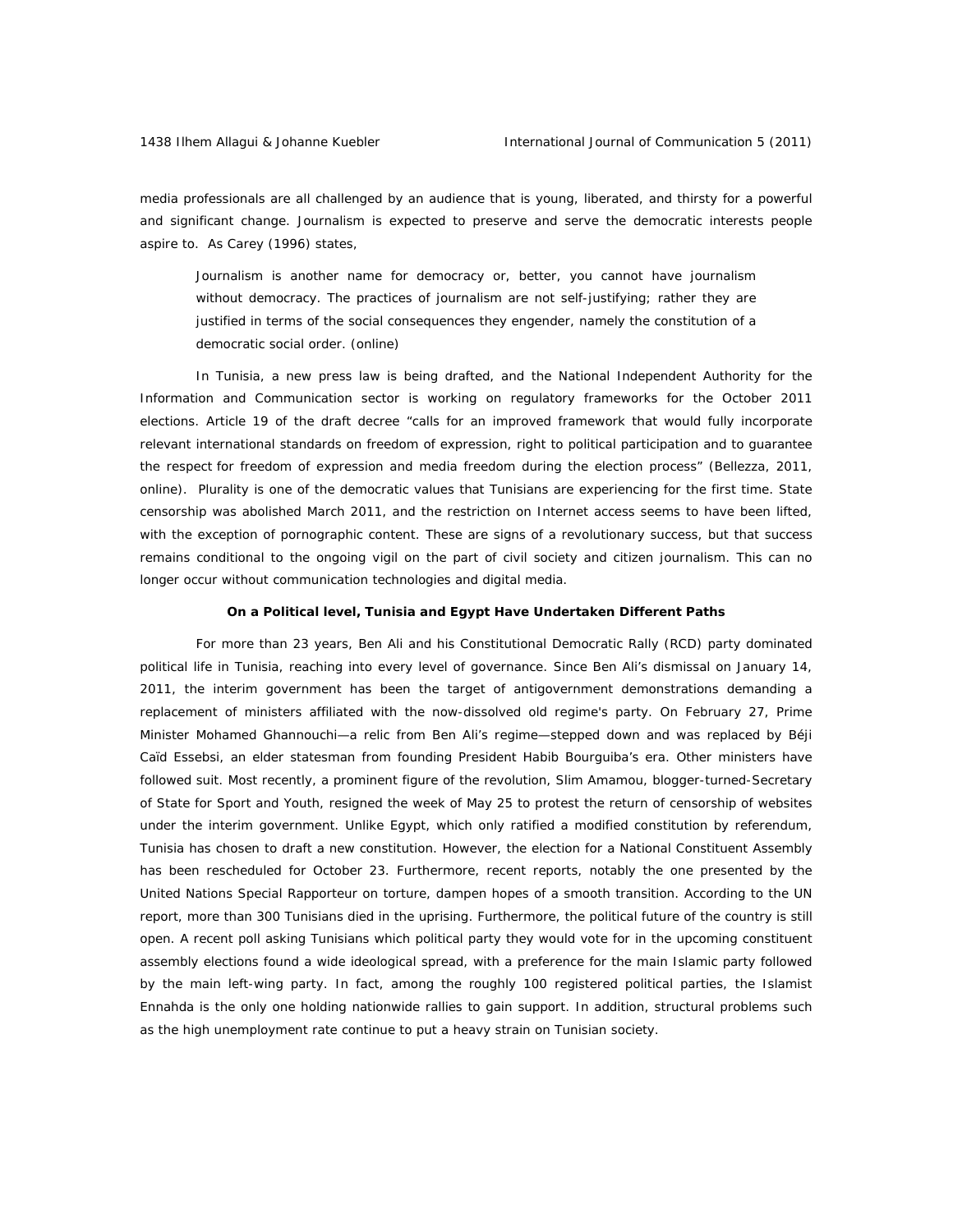While Tunisia is being led by a strictly civilian interim government, the historically powerful military has taken over in Egypt, where Hosni Mubarak, after 18 days of protest, ended his 30 years of autocratic rule. On the surface, many claims of the demonstrators have been met, such as the abdication of the president, the dissolving of Parliament, the cessation of government-owned media propaganda, and the dismantling of the State Security Investigations Service. In May, Mubarak was ordered to stand trial in connection with the killing of unarmed protesters during the revolt; furthermore, his sons face corruption charges. His trial is the first in the Middle East in which a ruler, overthrown by his own people is put on public trial. Tunisia's Ben Ali, who fled to Saudi Arabia, has been tried and convicted in absentia. On the whole, however, because a military ruling council is in charge, Egypt cannot be said to have undergone regime change (yet), as the nation has been run by the military since 1952. The council has promised to hand power over to an elected government in Fall 2011, but the military has political, economical, and social vested interests in maintaining the current system. In fact, the army has enjoyed, until now, high autonomy. Its budget has never been under parliamentary scrutiny: the military manages enterprises in sectors such as olive oil, bottled water, hotels, construction, petrol industries and hospitals. Another factor is that of the Muslim Brotherhood, the Islamist group considered Egypt's best organized political force. Although officially outlawed for the last 50 years, the Muslim Brotherhood has, contrary to Ennahda in Tunisia, been able to participate in political life by campaigning as independents and by building a strong social network of hospitals, pharmacies, and schools among others. While the movement has vowed to refrain from picking a presidential candidate from among its ranks, the struggle for power between the movement and the army is one of the big challenges that Egypt faces in the aftermath of the revolution.

Developments are ongoing in both Tunisia and Egypt, so it is premature to attempt to assess the success of either revolution. More time, further research and careful examination of these events in relation to the history of both countries is needed to understand the complexity of the recent uprisings. Nevertheless, the collection of articles in this special section initiates a discussion on the role of digital media in the current Mid-East social transformations. Authors have worked within a very short time frame to present their initial thoughts and make sense of the ongoing changes in the Arab world.

Albrecht Hofheinz appeals to researchers to search beyond the political and the public sphere for more long-term sociocultural developments created by new media. He calls for the study of the social and cultural effects of Internet and mobile phone use and how this affects power relationships between the individual and established authorities.

Victoria Ann Newsom, Lara Lengel, and Catherine Cassara discuss how information flows—helped by modern information technology—transport local knowledge from a very specific local context onto a global stage.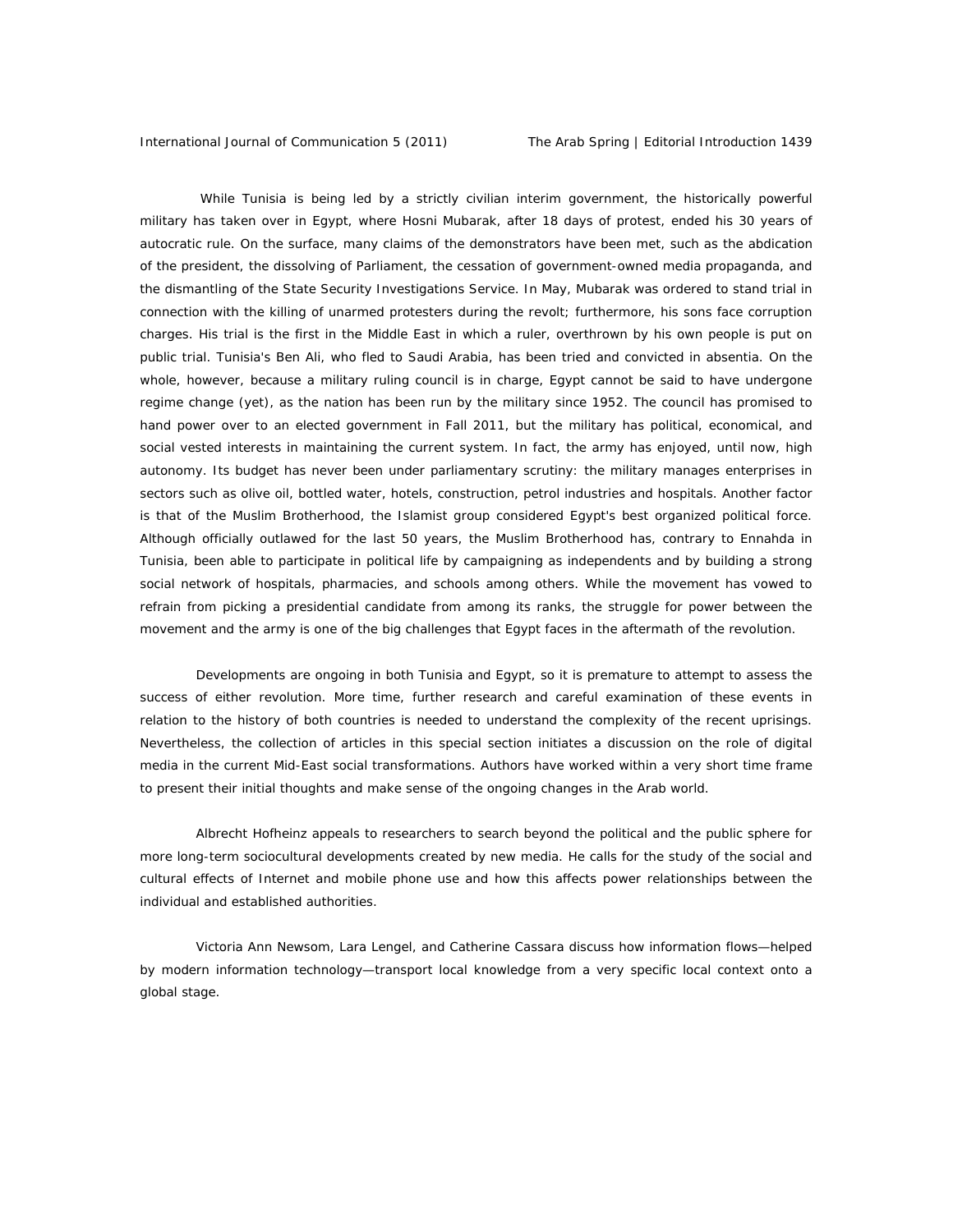Nahed Eltantawy and Julie B. Wiest analyze use of social media during the recent social movements in light of resource mobilization theory. They argue that social media played an instrumental role in the success of the antigovernment protests and call for further examination of the proposed incorporation of social media as an important resource for both collective action and the organization of contemporary social movements.

Miriyam Aouragh and Anne Alexander set out to deconstruct the debate about the role of the Internet in mobilizations for political and social change, distinguishing between the Internet as a *sphere of dissidence* and as a *tool* in the Egyptian protests. They show the dialectical relationship between online and offline political action, as well as how activists used both digital and nondigital communication tools according to the circumstances.

Ben Wagner sheds light on how regulatory regimes of media and communications technologies, such as Internet, television and mobile phones in Tunisia, have coevolved with the protests while efforts to control them gradually become increasingly restrictive over that period.

Eike M. Rinke and Maria Röder propose a new model of political communication in contemporary Arab societies more generally, relying on three components to grasp the Egyptian regime change: the media ecologies, communication culture, and temporal-spatial unfolding of events.

Brett van Niekerk, Kiru Pillay, and Manoj Maharaj analyze the recent events in Tunisia and Egypt from an information warfare perspective through the use of the Information Warfare Lifecycle Model, extracting the functions that the relevant ICTs performed in the uprisings and the attempts by the two governments to subdue protestors.

Rolf H. Weber elucidates the legal framework for the Internet to assess under what circumstances a governmental shut-down would be justified. He identifies the issue of shared responsibilities of states to preserve the Internet—both infrastructure and cross-border traffic—as a means to safeguard freedom of expression and access to information.

#### **How the Internet Affects Journalism Coverage**

Adrienne Russell stresses the end of monopolization on political news information with the advent of digital networked-era journalism as a response to censorship in Egypt, as well as to traditional international media outlets turning to citizen journalists and networked participants to relay the events.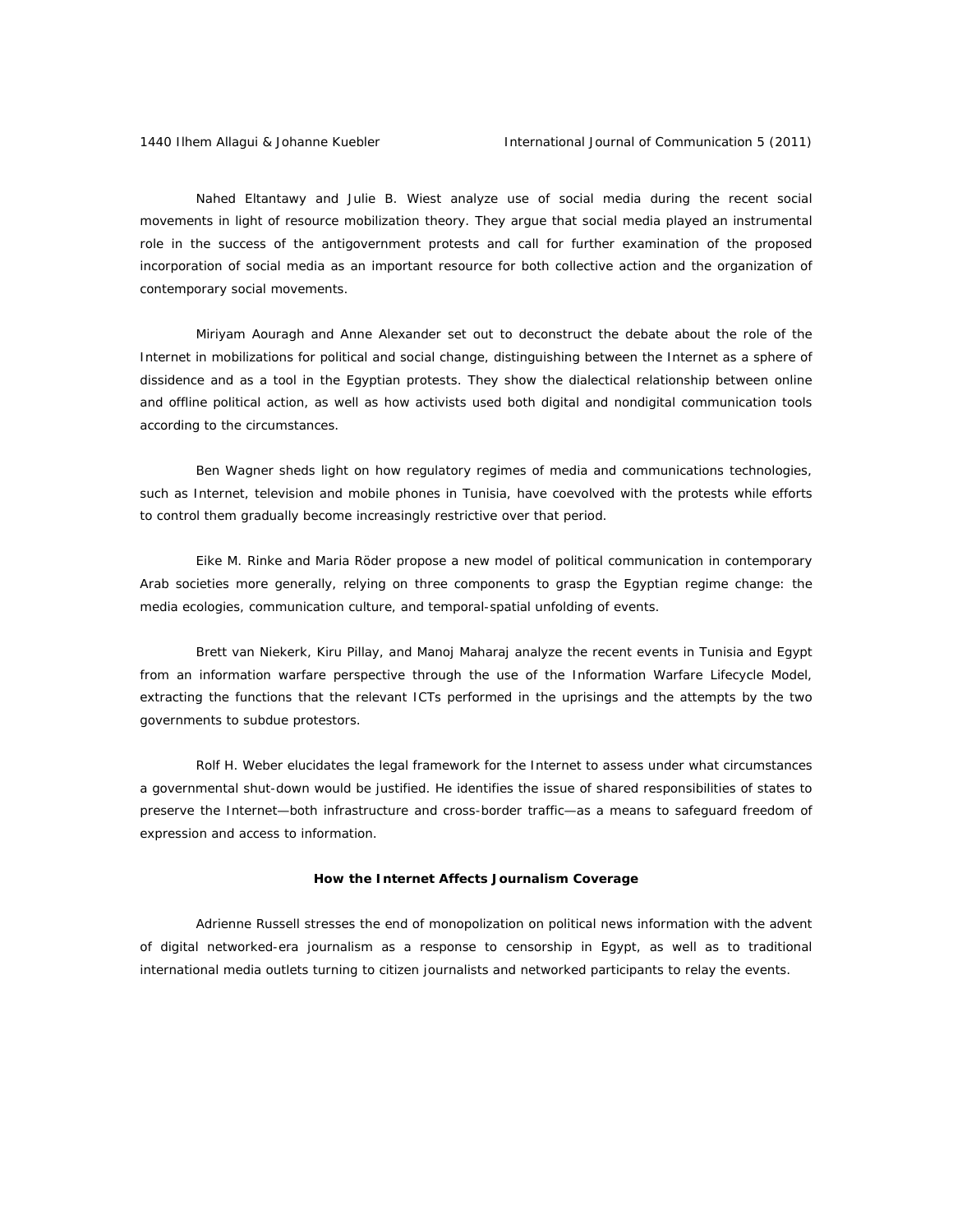Elizabeth Iskander highlights the specific context in Egypt to explain why new media played a crucial role during the protests and how the connection between new and traditional media can create a new channel for political debate and activism in the long term.

Summer Harlow and Thomas J. Johnson compare Egyptian protest coverage from three sources— *The New York Times*, the Twitter feed of *Times* reporter Nick Kristof, and the citizen media site Global Voices—to test whether the delegitimizing *protest paradigm* found in mainstream media is replicated in social media and blogs and what impact their protest coverage has on their credibility.

### **Empirical Data Sets**

Gilad Lotan et al. provide a glimpse of the information flow during the Tunisian and Egyptian Revolutions through a set of tweets, analyzing patterns of sourcing and routing information between media outlets and individuals, as well as the distinct roles that particular user types appear to have played.

Christopher Wilson and Alexandra Dunn present empirical data on media use by protesters, coordinators, and transnational audiences during the Egyptian protests. A preliminary analysis suggests that social media use was not dominant in demonstrations, but did play an important, yet complex, role in connecting and motivating protesters.

#### **Analysis of the Contribution of Specific Websites/Online Practices**

Melissa Wall and Sahar El Zahed examine a series of video logs that were highly influential during the Egyptian protests to ponder the ways that participatory and social media may be changing or influencing protest and dissent in non-Western settings.

Michela Ferron and Paolo Massa show how the online encyclopedia Wikipedia functions as an online setting in which collective memories about controversial and traumatic events are built in a collaborative way.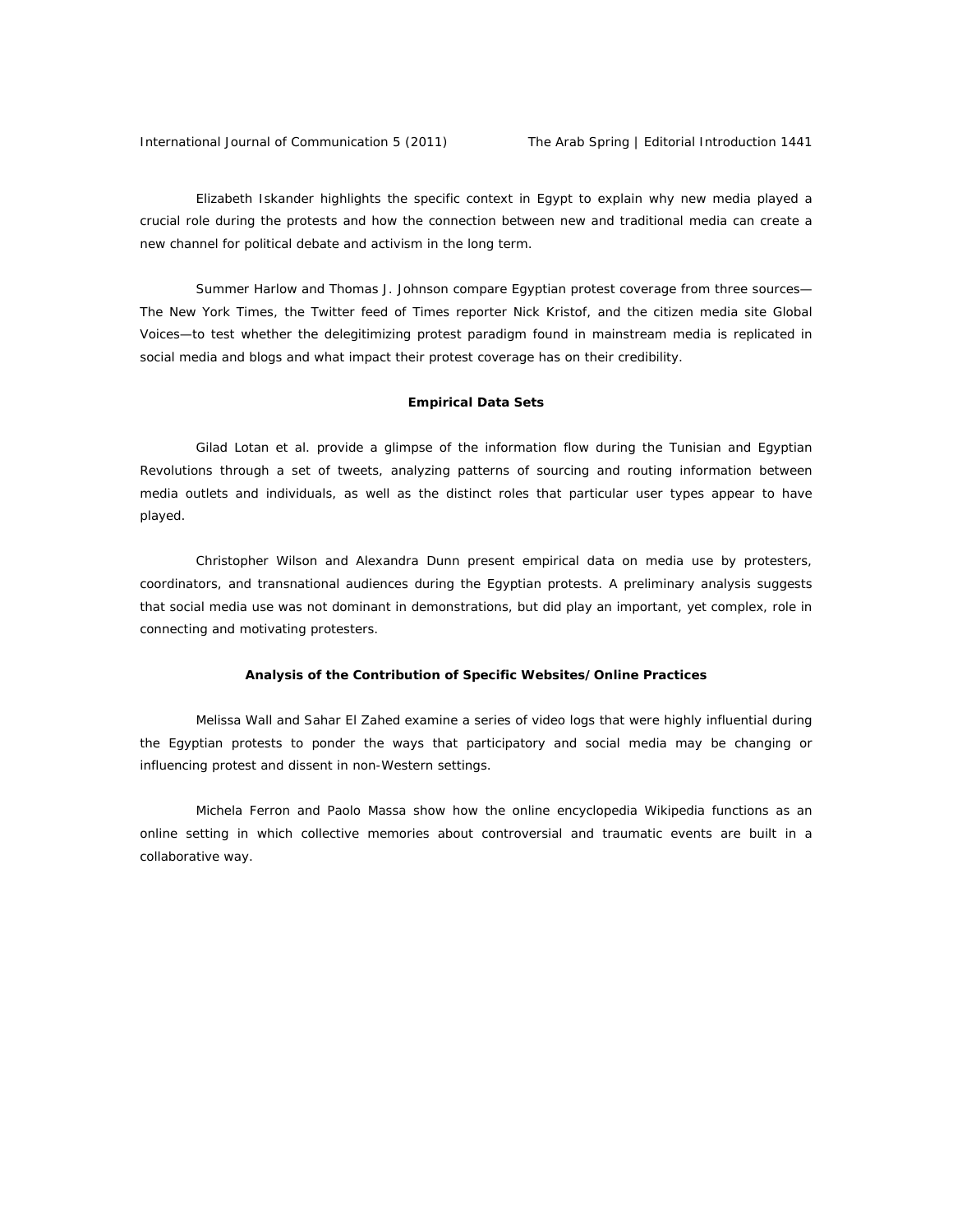## **References**

- Bellezza, M. (2011) Article 19: Tunisian Draft Election Decree Must Protect Freedom of Expression in Media Laws. Law and policy of the media in a comparative perspective retrieved on May 29 at http://www.medialaws.eu/article-19-tunisian-draft-election-decree-must-protect-freedom-ofexpression/
- Bowles, S. (2006). Group competition, reproductive leveling, and the evolution of human altruism. *Science*, *314*, 1569–1572.
- Carey, J. (1996). When journalism education went wrong. Presentation at the 1996 Seigenthaler Conference at the Middle Tennessee State University, Murfreesboro. Retrieved from www.mtsu.edu/~masscomm/seig96/carey/carey.htm
- Castells, M. (2007). Communication, power and counter-power in the network society. *International Journal of Communication*, *1*(1), 238–266.
- Howard, P. N. (2010). The digital origins of dictatorship and democracy: Information technology and political Islam. New York: Oxford University Press.

Howard, P. N. (2011). Castells and the media: Theory and media. Cambridge: Polity Press.